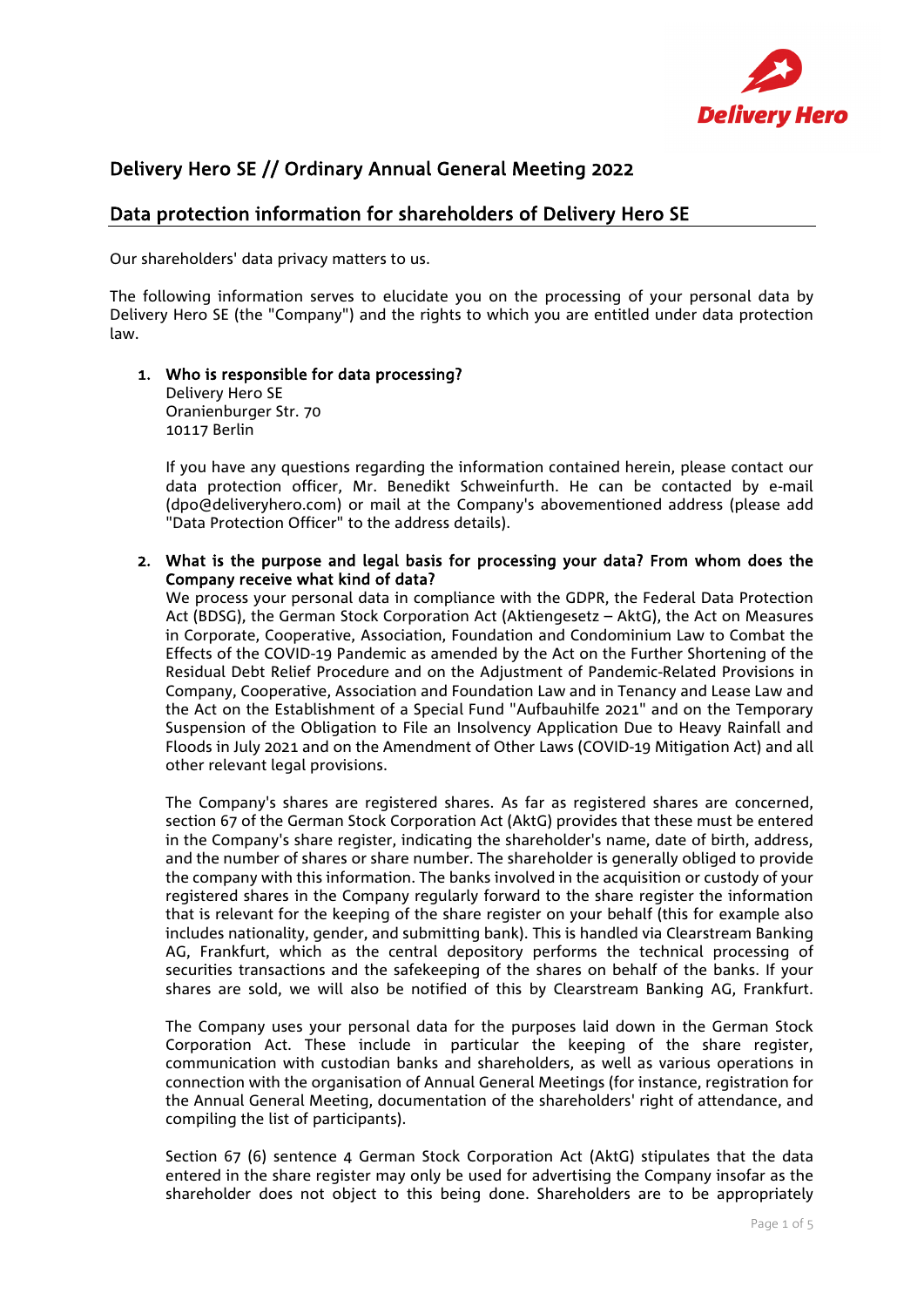informed on their right to lodge an objection (section 67 (6) sentence 5 AktG). The Company complies with this obligation, among other things, by providing information on the right to object in section 7 of this document. In the event that the data entered in the share register is used to advertise the Company, data processing is performed on the basis of Art. 6 (1) f) GDPR.

In addition, we may use your data for purposes that are compatible with these purposes (in particular for the production of statistics, for instance, for the presentation of shareholder development, number of transactions, or overviews of the largest shareholders). Furthermore, we also process your personal data to fulfil other legal obligations, for example regulatory requirements and obligations to preserve records as laid down in stock corporation, commercial and tax legislation.

The legal basis for the processing of your personal data by the Company is the German Stock Corporation Act (AktG) in conjunction with Art. 6 (1) (c) GDPR.

In individual cases, the Company may also process your data in order to safeguard the legitimate interests of the Company or a third party in accordance with Art. 6 (1) f) GDPR. A legitimate interest of the Company exists if, for example, in the event of a capital increase, we have to exclude individual shareholders or groups of shareholders on the basis of their nationality or place of residence from information on subscription offers in order to avoid infringing the laws of certain countries or if the processing is necessary to produce statistics, e.g. for the presentation of shareholder development, number of transactions and overview of the largest shareholders. Please refer to section 7 below for information on the right to object to the processing of data to safeguard legitimate interests.

In connection with the organisation of Annual General Meetings, the Company processes personal data (in particular the shareholder's name, date of birth, address and other contact details, number of shares, type of share ownership, access data for the password-protected AGM portal, and, if applicable, the name and address of the shareholder's proxy representative) on the basis of the applicable data privacy regulations. In addition to the personal data of shareholders stored in the Company's share register, the Company processes data that is provided by shareholders when they register for the Annual General Meeting, or is transmitted to the Company by their depositary banks on behalf of shareholders for this purpose.

In connection with Annual General Meetings, personal data is processed for the purpose of handling the registration and participation of shareholders in the Annual General Meeting (for instance, for verifying eligibility to attend) and for enabling shareholders to exercise their rights in connection with the Annual General Meeting (including registration and the granting and withdrawal of proxies).

When authorising the proxy representatives nominated by the Company for the Annual General Meeting, the Company is to keep a verifiable record of the proxy declaration for three years with no third-party access (section 134 (3) sentence 5 AktG).

We have a legitimate interest in ensuring the orderly conduct of the Annual General Meeting. If, pursuant to Article 2 section 1 (2) of the COVID-19 Mitigation Act in conjunction with the provisions laid down in the invitation to the Annual General Meeting, you submit questions via the AGM Portal prior to the Annual General Meeting or raise an objection to resolutions of the Annual General Meeting at the AGM, we therefore process the shareholder's name, date of birth and address, the shareholder number as well as your email address (if provided) for the purpose of processing these questions. In these cases, too, the pertinent legal provisions in conjunction with Art. 6 para 1 c) GDPR serve as the legal basis for data processing. Furthermore, we will only use your data if you have given us your consent (e.g. to use electronic means of communication). The legal basis for the processing of your personal data in these cases is Art. 6 para. 1 lit. a) GDPR.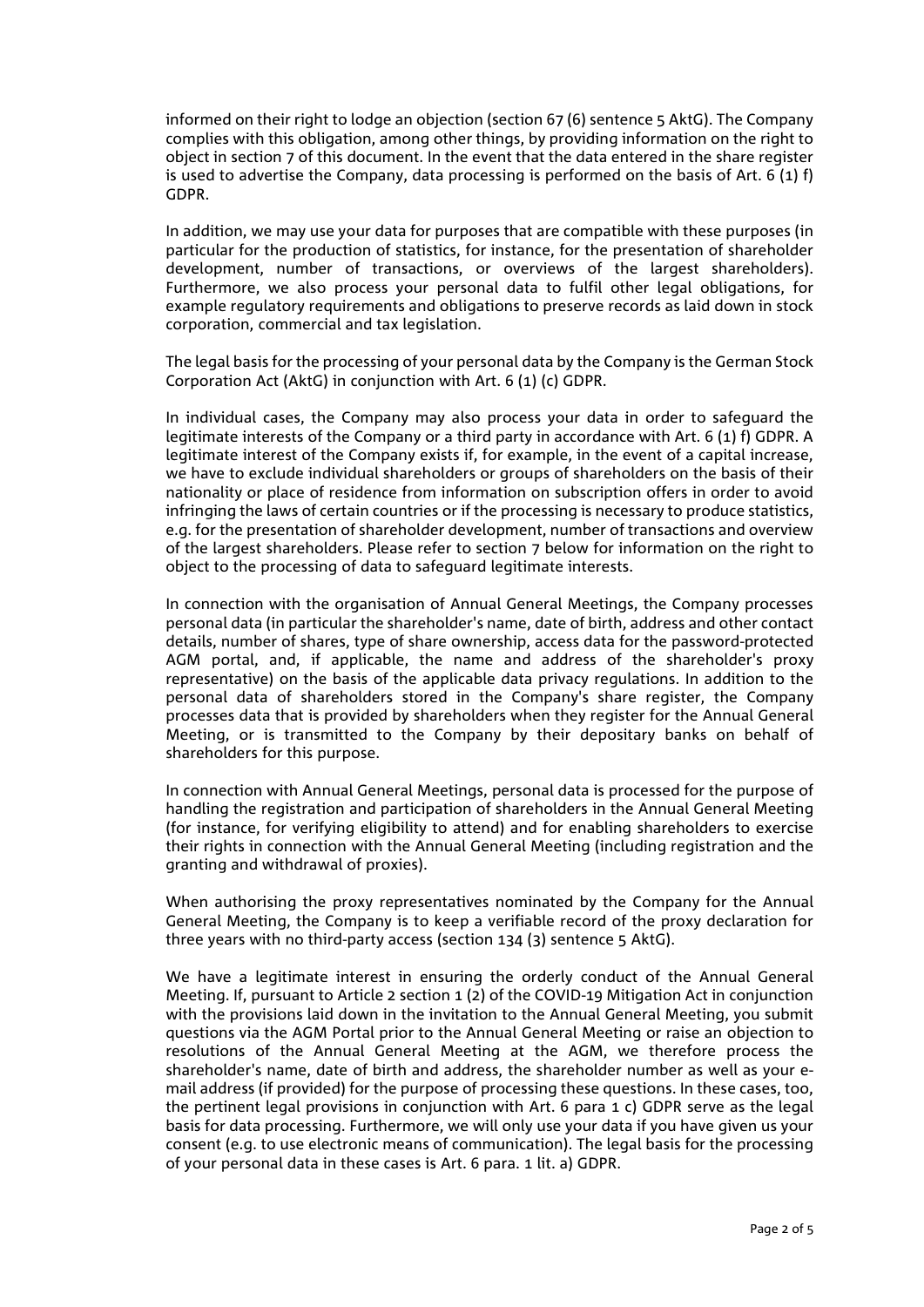In case we plan to process your personal data for a purpose not mentioned above, we shall inform you of this beforehand in compliance with the statutory provisions.

## 3. Is your data transferred to a third country?

In order to adhere to the aforementioned purposes, it may be necessary for your personal data to be transferred outside the European Economic Area (EEA) for one of the aforementioned purposes. If we transfer personal data to service providers or Group companies outside the EEA, the transfer will only be performed if the third country has been confirmed by the EU Commission as offering an adequate level of data protection, or if other appropriate data privacy guarantees (for instance, binding internal company data protection regulations or EU standard contract clauses) are in place. Detailed information can be requested using the contact information mentioned above.

## 4. To which recipient categories will we pass on your data, if necessary?

We rely on professional services from so-called processors. These are natural or legal persons, public authorities, other bodies, offices or agencies that process personal data on behalf of the controller. The Company will pass on to service providers only those personal data that is necessary for performing the service commissioned, and will process this data exclusively in line with the Company's instructions.

Since the selection of our contract processors can change regularly, we provide you with an overview of the categories of potential recipients below. If you would like a complete list of our contract processors at the time your personal data is processed, you can contact our Data Protection Officer at dpo@deliveryhero.com.

## External service providers:

For the administration and technical management of the share register as well as for the handling of the general meetings, we partly use external service providers (such as share register service company, IT service provider and AGM service provider). Our external service providers process your personal data exclusively on our behalf and in accordance with our instructions and are contractually bound to the applicable data protection law in accordance with Article 28 paragraph 3 GDPR.

## Further recipients:

In addition, we may transfer your personal data to other recipients, such as public authorities, in order to comply with statutory notification obligations (e.g. when legally prescribed voting rights thresholds are exceeded). If you participate in the Annual General Meeting, we are obliged according to section 129 (1) sentence 2 German Stock Corporation Act (AktG) to include you in the list of participants, stating your name, place of residence and the number of shares represented. This data can be viewed by other shareholders and AGM participants during the meeting, and by shareholders for up to two years thereafter (section 129 (4) AktG). Furthermore, personal data may be made available to the public at large in connection with an announcement of shareholder requests for additions to the agenda as well as countermotions and election proposals by shareholders.

If a shareholder requests that items be added to the agenda (section 122 (2) AktG), the Company will publish these items pursuant to the provisions of the German Stock Corporation Act if the relevant requirements are met, stating the shareholder's name. Similarly, the Company will publish countermotions and nominations from shareholders on the internet, if the relevant requirements are met, in accordance with the provisions of German stock corporation law, stating the shareholder's name (sections 126 (1), 127 AktG). We may, moreover, be obliged to transmit your personal data to other recipients, such as public authorities to adhere to statutory notification obligations (for example, in the case of voting right notifications).

## 5. How long will your data be stored?

As a matter of principle, we anonymize your personal data or delete it when and to the extent that it is no longer required for the purposes stated herein, unless we are obliged to continue to store it on the basis of statutory proof and/or retention obligations (under the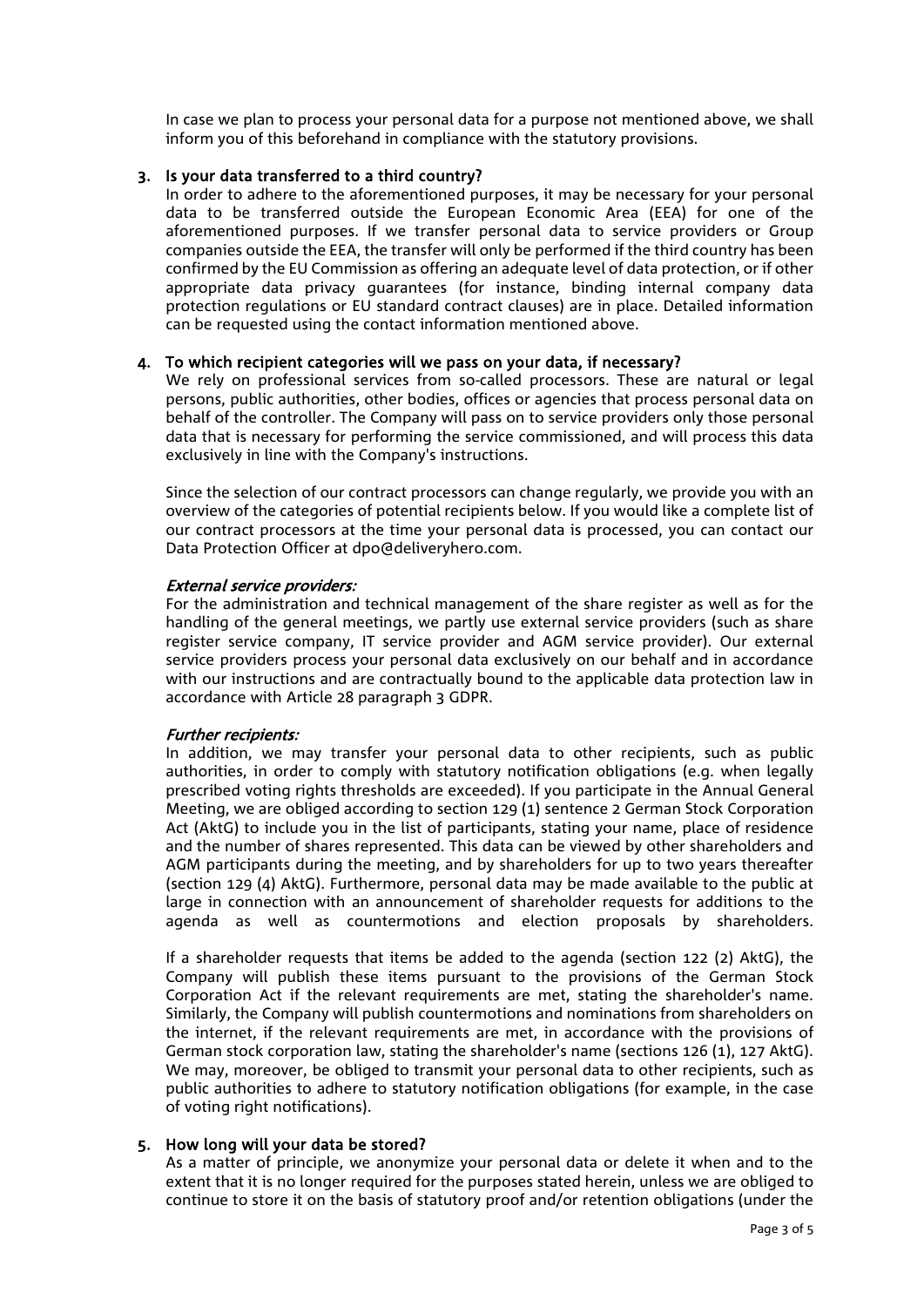German Stock Corporation Act, the German Commercial Code, the German Fiscal Code or other legal provisions). The retention period for data recorded in connection with Annual General Meetings usually is up to three years.

For commercial and tax law reasons, the data stored in the share register must regularly be retained by us for ten years after the shares have been sold. Furthermore, we only retain personal data in individual cases if this is necessary in connection with claims asserted against our enterprise (statutory limitation periods of up to thirty years).

## 6. Cookies

Any data collected by cookies, device IDs and similar procedures is always used by us in an anonymous form and is not merged with any customer or profile data stored by us.

Whenever you visit our AGM-Portal, we temporarily save the IP address of your internet access and the pages you call up, so that basic services such as authorization assignment work.

We use the latest security standard (256-bit encryption) in our entire offer. Your data is encrypted directly during transmission, and all information relevant to data privacy is stored in encrypted form in a protected database. In order to be able to manage your access, we need a session cookie (which is deleted once the browser is closed).

## Cookies used for the AGM-Portal

| Cookie       | Description                                                                                                                           | Duration of<br>storage                    | <b>Classification</b> |
|--------------|---------------------------------------------------------------------------------------------------------------------------------------|-------------------------------------------|-----------------------|
| PHPSessionID | Standard session identification for PHP                                                                                               | Deleted once<br>the browser is<br>lclosed | Necessary             |
|              | Cookie used to store consent to the cookie<br>cookieaccepted bar function, and thus to its being<br>concealed in the respective view. | 10 days                                   | Necessary             |

#### Browser settings

You can refuse to accept the storage of cookies by websites and applications on your terminal devices or adjust your browser settings. In the latter case, users receive a warning before cookies are stored. Users may also adjust their settings so that their browser either rejects all cookies or only those of third parties. Users can also delete cookies that were stored at an earlier point in time. Please note that the settings must be adjusted separately for each browser and on each device used. In the event that users do not wish cookies to be used, we would like to point out that we regret not to be able to guarantee that our AGM Portal will work properly without the use of cookies Users can go directly to the manual by clicking on one of the following links.

[Chrome](https://support.google.com/chrome/answer/95647?hl=de) [Firefox](https://support.mozilla.org/de/kb/vergessen-schaltflaeche-in-firefox) [Microsoft](https://support.microsoft.com/de-de/help/4468242/microsoft-edge-browsing-data-and-privacy-microsoft-privacy) Edge [Safari](https://support.apple.com/de-de/guide/safari/manage-website-notifications-sfri40734/mac)

## 7. What are your rights under data protection law?

You may exercise the following rights free-of-charge at the address of the Data Protection Officer mentioned in Section 1:

## Art. 15 GDPR: Right of access by the data subject

You have the right to receive information from us about which of your personal data we process.

#### Art. 16 GDPR: Right to rectification